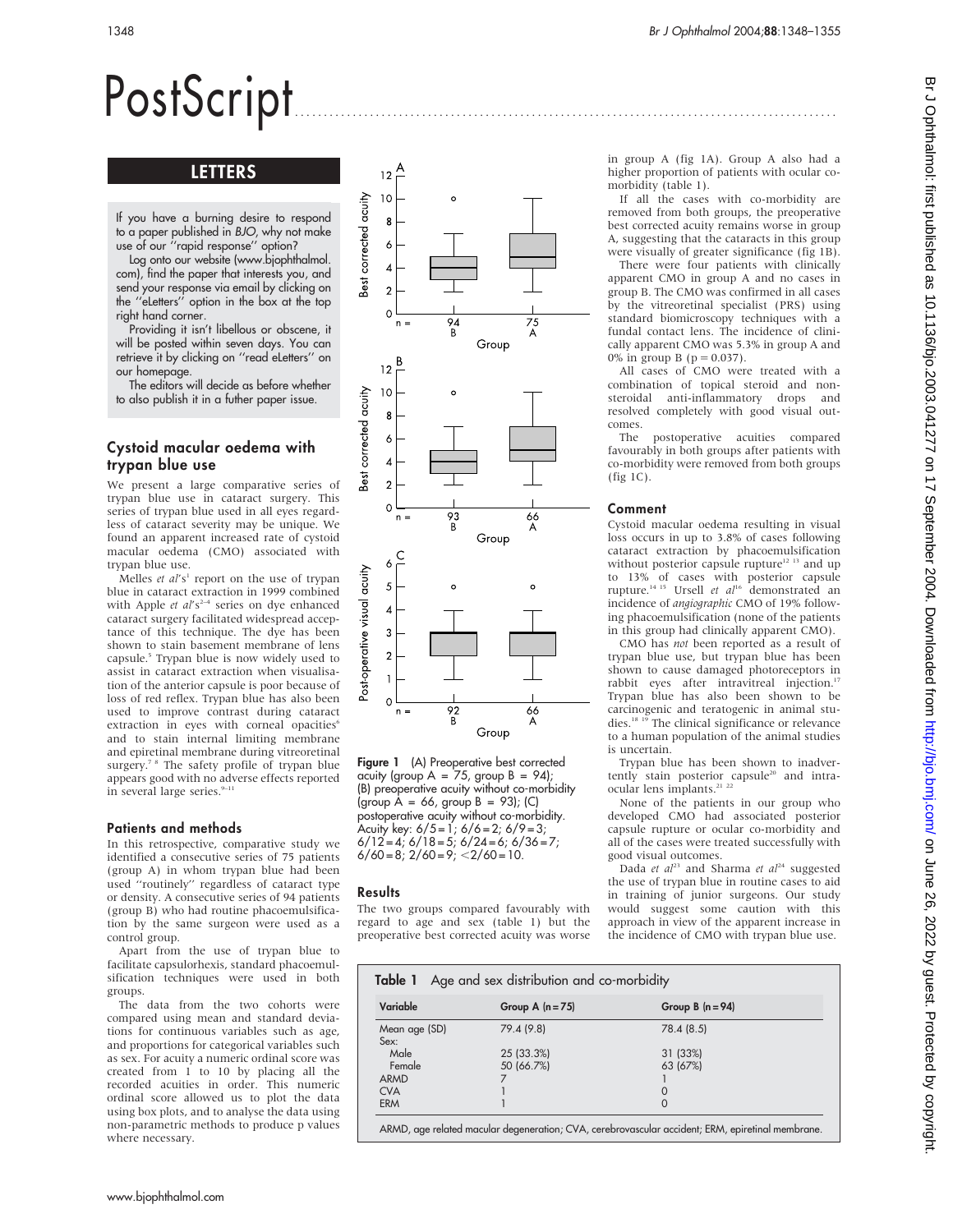The preoperative best corrected acuity was decreased in the group in which trypan blue was used. This suggests that the cataracts in this group were of greater density, possibly requiring more energy to remove using phacoemulsification. The energy used during surgery however was not recorded. The CMO may therefore be a reflection of higher energy used in denser cataract.

A prospective trial with matched cohorts is required to prove the suggested higher incidence of CMO with trypan blue use. OCT scanning of the maculas in both groups would give non-invasive objective evidence of CMO.

We suggest the following steps to limit the apparent complication of CMO with trypan blue use:

- $\bullet$  Use the smallest amount and lowest concentration of trypan blue possible (trypan blue in concentrations as low as 0.0125% has been shown to effectively stain the anterior capsule<sup>25</sup>)
- $\bullet$  Increase postoperative steroid or antiinflammatory drops prophylactically
- Use only in appropriate cases-that is, with poor visualisation of the anterior capsule.

#### P Gouws, M Merriman, S Goethals, P R Simcock, R J Greenwood, G Wright Bristol Eye Hospital, Lower Maudlin Street, Bristol BS1 2LX, UK

Correspondence to: P Gouws, Bristol Eye Hospital, Bristol, UK; pieter@gouws.freeserve.co.uk

doi: 10.1136/bjo.2004.041756

Accepted for publication 12 February 2004

#### References

- 1 Melles GR, de Waard PW, Pameyer JH, et al. Trypan blue capsule staining to visualize the capsulorhexis in cataract surgery. J Cataract Refract Surg 1999;25:7–9.
- 2 Pandey SK, Werner L, Escobar-Gomez M, et al. Dye-enhanced cataract surgery. Part 1: Anterior capsule staining for capsulorhexis in advanced/ white cataract. J Cataract Refract Surg 2000;26:1052–9.
- 3 Werner L, Pandey SK, Escobar-Gomez M, et al. Dye-enhanced cataract surgery. Part 2: Learning critical steps of phacoemulsification. J Cataract Refract Surg 2000;26:1060–5.
- 4 Pandey SK, Werner L, Escobar-Gomez M, et al. Dye-enhanced cataract surgery. Part 3: Posterior capsule staining to learn posterior continuous curvilinear capsulorhexis. J Cataract Refract Surg 2000;26:1066–71.
- 5 Singh AJ, Sarodia UA, Brown L, et al. A histological analysis of lens capsules stained with trypan blue for capsulorrhexis in acoemulsification cataract surgery. Eye 2003;17:567–70.
- 6 Bhartiya P, Sharma N, Ray M, et al. Trypan blue assisted phacoemulsification in corneal opacities. Br J Ophthalmol 2002;86(8):857–9.
- 7 Perrier M, Sebag M. Trypan blue-assisted peeling of the internal limiting membrane during macular hole surgery. Am J Ophthalmol 2003;135:903–5.
- 8 Li K, Wong D, Hiscott P, et al. Trypan blue staining of internal limiting membrane and epiretinal membrane during vitrectomy: visual results and histopathological findings. Br J Ophthalmol 2003;87:216–9.
- 9 Jacob S, Agarwal A, Agarwal A, et al. Trypan blue as an adjunct for safe phacoemulsification in eyes with white cataract. *J Cataract Refract Surg*<br>2002;**28**:1819–25.
- 10 Melles GR, de Waard PW, Pameijer JH, et al. [Staining the lens capsule with trypan blue for

visualizing capsulorhexis in surgery of mature cataracts]. Klin Monatsbl Augenheilkd 1999;215:342–4 (In German).

- Van Dooren BT, de Waard PW, Poort-van Nouhuys H, et al. Corneal endothelial cell density after trypan blue capsule staining in cataract<br>surgery. *J Cataract Refract Surg* 2002;**28**:574–5.
- surgery. J Cataract Refract Surg 2002;28:074-2<br>12 Malik AR, Qazi ZA, Gilbert C. Visual outcome after high volume cataract surgery in Pakistan.<br>*Br J Ophthalmol* 2003;**87**:937–40.
- 13 Riley AF, Malik TY, Grupcheva CN, et al. The Auckland Cataract Study: co-morbidity, surgical techniques, and clinical outcomes in a public hospital service. Br J Ophthalmol 2002;86:185–90.
- 14 Chan FA, Mathur R, Ku JJK, et al. Short-term outcomes in eyes with posterior capsule rupture during cataract surgery. J Cataract Refract Surg 2003;29(3):537–41.
- 15 Blomquist PH, Rugwani RM. Visual outcomes after vitreous loss during cataract surgery<br>performed by residents. *J Cataract Refract Surg* .<br>2002;**28**:847–52.
- 16 Ursell PG, Spalton DJ, Whitcup SM, et al. Cystoid macular edema after phacoemulsification: relationship to blood-aqueous barrier damage and visual acuity. J Cataract Refract Surg 1999;25:1492–7.
- 17 Veckeneer M, van Overdam K, Monzer J, et al. Ocular toxicity study of trypan blue injected into the vitreous cavity of rabbit eyes. Graefes Arch Clin Exp Ophthalmol 2001;239:698–704.
- Chung KT. The significance of azo-reduction in the mutagenesis and carcinogenesis of azo dyes. Mutat Res 1983;114:269–81.
- 19 Ema M, Kanoh S. Studies on the pharmacological bases of fetal toxicity of drugs. Effect of trypan blue on pregnant rats and their offspring. Nippon Yakurigaku Zasshi 1982;79:369–81.
- 20 Birchall W, Raynor MK, Turner GS. Inadvertent staining of the posterior lens capsule with trypan blue dye during phacoemulsification. *Arch*<br>*Ophthalmol* 2001;**119**:1082–3.
- 21 Werner L, Apple DJ, Crema AS, et al. Permanent blue discoloration of a hydrogel intraocular lens by intraoperative trypan blue. *J Cataract Refract*<br>*Surg* 2002;**28**:1279–86.
- 22 Fritz WL. Digital image analysis of trypan blue and fluorescein staining of anterior lens capsules and intraocular lenses. J Cataract Refract Surg 2002;28:1034–8.
- 23 Dada T, Ray M, Bhartiya P, et al. Trypan-blueassisted capsulorhexis for trainee phacoemulsification surgeons. J Cataract Refract Surg 2002;28:575–6.
- 24 Sharma N, Bhartiya P, Sinha R, et al. Trypan blue assisted phacoemulsification by residents in training. *Clin Experiment Ophthalmol*<br>2002;**30**:386–7.
- 25 Yetik H, Devranoglu K, Ozkan S. Determining the lowest trypan blue concentration that satisfactorily stains the anterior capsule. J Cataract Refract Surg 2002;28:988–91.

## Familial intraocular cysts in association with anisometropia

Vitreous cysts are rare. Their origin is postulated to be a congenital remnant of the primary hyaloidal system<sup>1</sup> or ciliary body pigment epithelium.<sup>2</sup> Although most vitreal cysts are asymptomatic, some may cause intermittent visual field defects. Treatment is seldom indicated, though laser photocys-<br>totomy or vitrectomy have been suggested.<sup>13</sup>

Iris cysts include iris pigment epithelial cysts and stromal cysts.<sup>4</sup> The former may get dislodged into either the anterior chamber or into the vitreous chamber. They become symptomatic when they enlarge and occlude the visual axis. Treatment includes aspiration or surgical excision of the cyst.

Both vitreous and iris cysts have been previously reported as sporadic findings. In this report, we present the clinical and echographic manifestations of intraocular cysts in two siblings.

#### Case report

Two sisters, 11 and 3 years old, were referred for evaluation because of intraocular cysts and amblyopic fellow eyes. They were the products of a full term normal pregnancy with an uneventful perinatal history. Their parents were not relatives. Past medical history was unremarkable. The children in the family were reportedly healthy with no ocular pathology but were inaccessible for examination.

The older sister was known to have worn glasses since the age of 7 years. She complained of intermittent obscuration of vision in her right eye. Her vision was 6/12, J1 right eye and counting fingers at 1 metre with J14 left eye. By indirect ophthalmoscopy of her right eye, a round pigmented, cystic structure was observed in the vitreous cavity (fig 1). The left fundus showed myopic chorioretinal changes with a tilted optic disc. Retinoscopy showed marked myopic anisometropia of  $+1.00$   $-1.25 \times 75$ ° right eye and  $-10.50-2.00\times95^{\circ}$  left eye. Ultrasonography disclosed a 3.05 mm cystic, round, hypoechogenic vitreal structure (fig 1). It was partially mobile with vitreal after-movements and was tethered to fine vitreal strands. Its walls showed internal reflectivity of 60%, whereas its contents had very low  $(<5\%)$  reflectivity.

The younger sister was fitted with spectacles at the age of 7 months because of anisometropic myopia. Her visual acuity (picture cube) was 0.03 right eye with unsteady fixation and 0.2 left eye. In her left eye a cystic, pigmented lesion was attached to the posterior iris surface and extended into the anterior vitreous (fig 2). It was located in the superotemporal quadrant causing adjacent lenticular cortical opacities. Indirect ophthalmoscopy revealed bilateral mild retinal myopic changes. High frequency echography of the iris lesion disclosed a cyst with hypoechogenic content measuring 3.68 mm in diameter (fig 2). Cycloplegic refraction showed anisometropic myopia of  $-7.5-1.00 \times 90^{\circ}$  right eye and  $-0.5-3.50$ ×80° left eye.



Figure 1 (A) Homogeneously pigmented vitreous cyst. (B) B-scan echography that demonstrates a round, echolucent vitreous cyst bound by fine vitreal strands.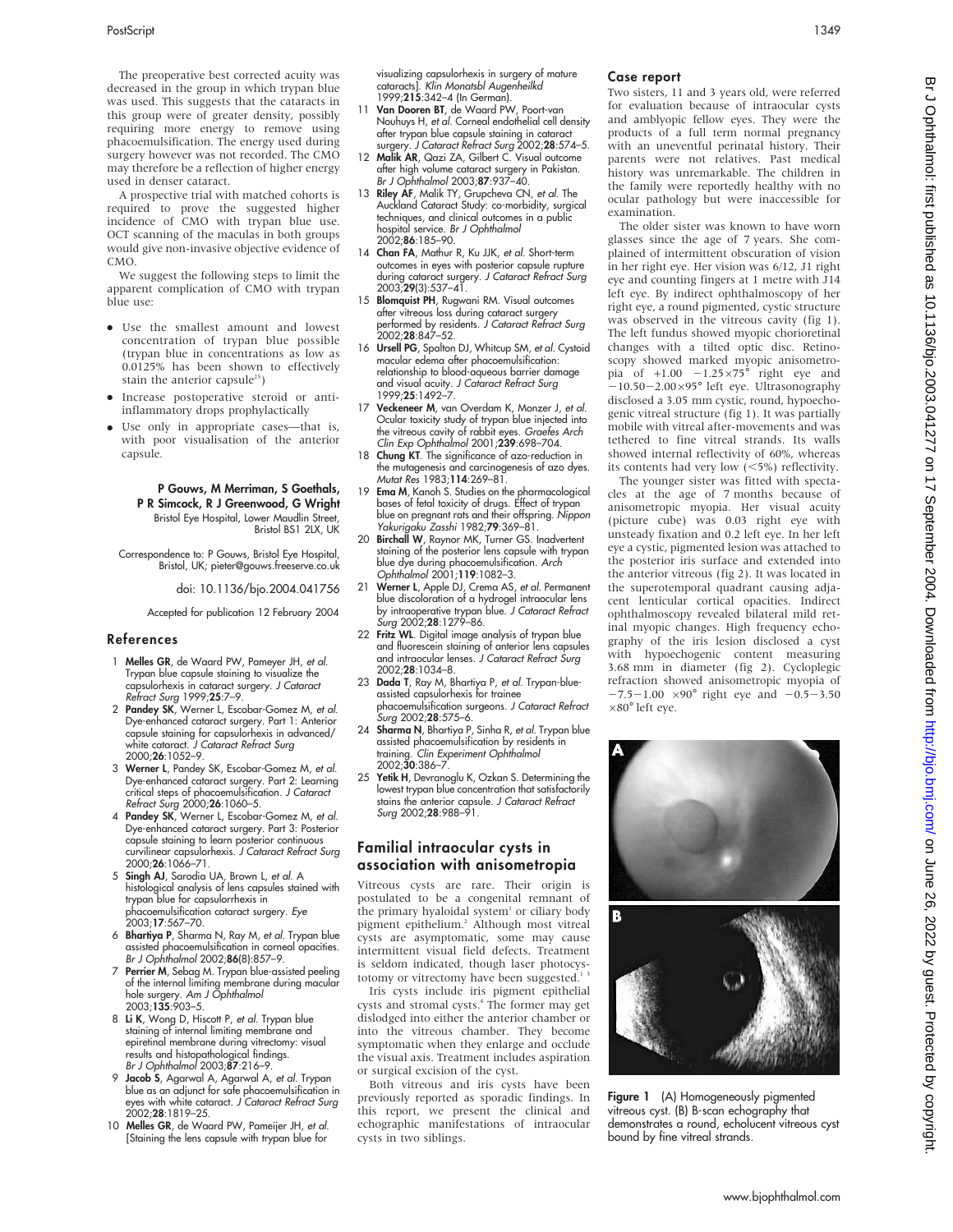

Figure 2 (A) Cystic structure extending from the posterior layer of the iris in the superotemporal quadrant. (B) High frequency echography that shows a cystic structure attached to the posterior iris.

The poor vision in the fellow eye (without cyst) was attributed to the high anisometropia present in both sisters. They were prescribed glasses with anti-amblyopic therapy by patching. No invasive therapy of the cysts in the eye with better vision was recommended.

#### Comment

This reports the unusual association between vitreous and iris cysts found in two siblings. The familial clustering of pigmented intraocular cysts suggests a hereditary aetiology in these sisters. Sallo et  $al<sup>5</sup>$  reported on the occurrence of primary marginal pigment epithelial iris cysts in four members of one family, thus postulating an autosomal dominant heredity pattern. Nork and Millecchia<sup>1</sup> reported an association between vitreous cyst in a patient and corneal dermoid in her son. A familial association between vitreous cyst and iris cyst was not previously reported. Our study, in accordance with previous reports, emphasises the need for examination of family members once an intraocular cyst has been diagnosed in a young child.

The second unusual association described in these siblings is the deeply amblyopic fellow eye with high anisometropic myopic astigmatism. It is not clear whether axial myopia developed because of the amblyopia or whether the amblyopia is secondary to anisometropia. Amblyopia in anisometropia results from the suppression of cortical vision centres that receive inputs from the chronically defocused eye. Also, the eyes of a child

with anisometropic amblyopia look normal to the family, leading to delay in detection and treatment.

The physical characteristics of the vitreous cyst we described, including its confinement to the region of Cloquet's canal, are similar to those reported by others.<sup>1</sup> This suggests that the cysts may be remnants of the persistent fetal vasculature, though this manifestation was not included in Goldberg's description of this disease.<sup>6</sup> However, since no surgical excision was performed, we may postulate regarding their cellular origin. Nork and Millecchia<sup>1</sup> suggested after histological studies, that the cyst origin was pigment epithelial-type cells. In our study, indirect evidence that the cysts originated from pigment epithelium include their homogeneous brown pigmentation, medium reflectivity, and continuation of iris cyst with the posterior iris surface. The cellular origin of the vitreal cyst is less obvious. It can either be a primary congenital hyaloidal remnant or a cyst that detached from the iris during childhood. Only few have reported on vitreous cysts jarring loose from the ciliary body pigment epithelium.<sup>2</sup>

#### R Amer, I Anteby

Department of Ophthalmology, Hadassah University Hospital, Jerusalem, Israel

Correspondence to: Radgonde Amer, MD, Department of Ophthalmology, Hadassah University Hospital, POB 12000, Jerusalem 91120, Israel; rodgonda@hotmail.com

doi: 10.1136/bjo.2003.041277

Accepted for publication 29 February 2004

Proprietary interest: none.

## References

- 1 Nork TM, Millecchia LL. Treatment and histopathology of a congenital vitreous cyst. Ophthalmology 1998;105:825–30.
- 2 Lisch W, Rochels R. Pathogenesis of congenital vitreous cysts. Klin Monatsbl Augenheilkd 1989;195:375–8.
- 3 Awan KJ. Biomicroscopy and argon laser photocystotomy of free-floating vitreous cysts. Ophthalmology 1985;92:1710–11.
- 4 Shields JA, Kline MW, Augsburger JJ. Primary iris cysts: a review of the literature and report of 62 cases. Br J Ophthalmol 1984;68:152.
- 5 Sallo FB, Hatvani I. Recurring transitory blindness caused by primary marginal pigment epithelial iris cysts. Am J Ophthalmol 2002;133:407–9.
- Goldberg MF. Persistent fetal vasculature (PFV): an integrated interpretation of signs and symptoms associated with persistent hyperplastic primary vitreous (PHPV). LIV Edward Jackson Memorial Lecture. Am J Ophthalmol 1997;124:587–626.

## Central retinal artery occlusion and ophthalmoplegia following spinal surgery

Visual loss and ophthalmoplegia are very infrequent complications after spinal surgery.<sup>12</sup> Visual loss may be caused by ischaemic optic neuropathy, central retinal artery or vein occlusion, or occipital stroke.<sup>23</sup> Previous reports have attributed this complication to patient positioning, intraoperative blood loss, and controlled hypotension or shock.<sup>2</sup> Associated risk factors include anaemia, prolonged surgical time, bradyarrhythmia, hypertension, diabetes, smoking, vascular disease, and increased blood viscosity.<sup>2</sup> Ophthalmoplegia after spinal surgery is even more unusual than visual loss, and only few

reports exist in the literature. $6-8$  Moreover, magnetic resonance image (MRI) studies to differentiate between cavernous sinus thrombosis and direct compression of orbital contents have not been previously described. We therefore report two patients who developed this unusual combination of ophthalmoplegia and central retinal artery occlusion (CRAO) after spinal surgery.

## Case 1

A 62 year old male ex-smoker underwent a L2–L3 posterior spinal decompression and segmental instrumentation for lumbar stenosis and scoliosis, in prone position with ocular protection (gauze swab and tape). The surgery lasted 2 hours and 45 minutes. Before the procedure blood pressure was 140/60 mm Hg and during operation it was maintained at 90/60 mm Hg. Just after surgery he complained of visual loss and left ocular and nasal pain. Examination revealed left palpebral oedema, local erythema, blindness, and total ophthalmoplegia of the left eye. Left pupil was dilated and fixed. The funduscopic examination showed retinal oedema, a central cherry-red spot at the macula, and attenuated arteries. The rest of his neurological examination was normal.

The haematocrit dropped from 43% to 34%. The brain MRI was normal and the orbit MRI revealed enlargement and hyperintensity of left ocular muscles in T2 weighted images sparing their tendons (fig 1). Ocular motility recovered in 4 weeks but visual loss persisted until the last follow up at 7 months.

Case 2

A 23 year old man with a history of tobacco abuse and asthma underwent a prolonged cervical arthrodesis in prone position caused by C7 vertebral collapse with spinal contusion. Immediately after surgery he complained of left visual loss and he was referred to our hospital. Details of duration of surgery, ocular protection, intraoperative blood pressure, and haematocrit were unavailable. Upon examination he showed blindness of the left eye with palpebral oedema, orbital pain, and total external ophthalmoplegia. The funduscopic examination revealed a pale retina with a macular cherry-red spot. The pupil was dilated and fixed. The MRI studies showed a normal brain, but swelling of the left extraocular muscles; MRI angiography and ophthalmic echo Doppler were normal. After 3 months



Figure 1 MRI of the orbit. T2 weighed image shows proptosis and oedema of extraocular muscles in the left eye, sparing their tendons.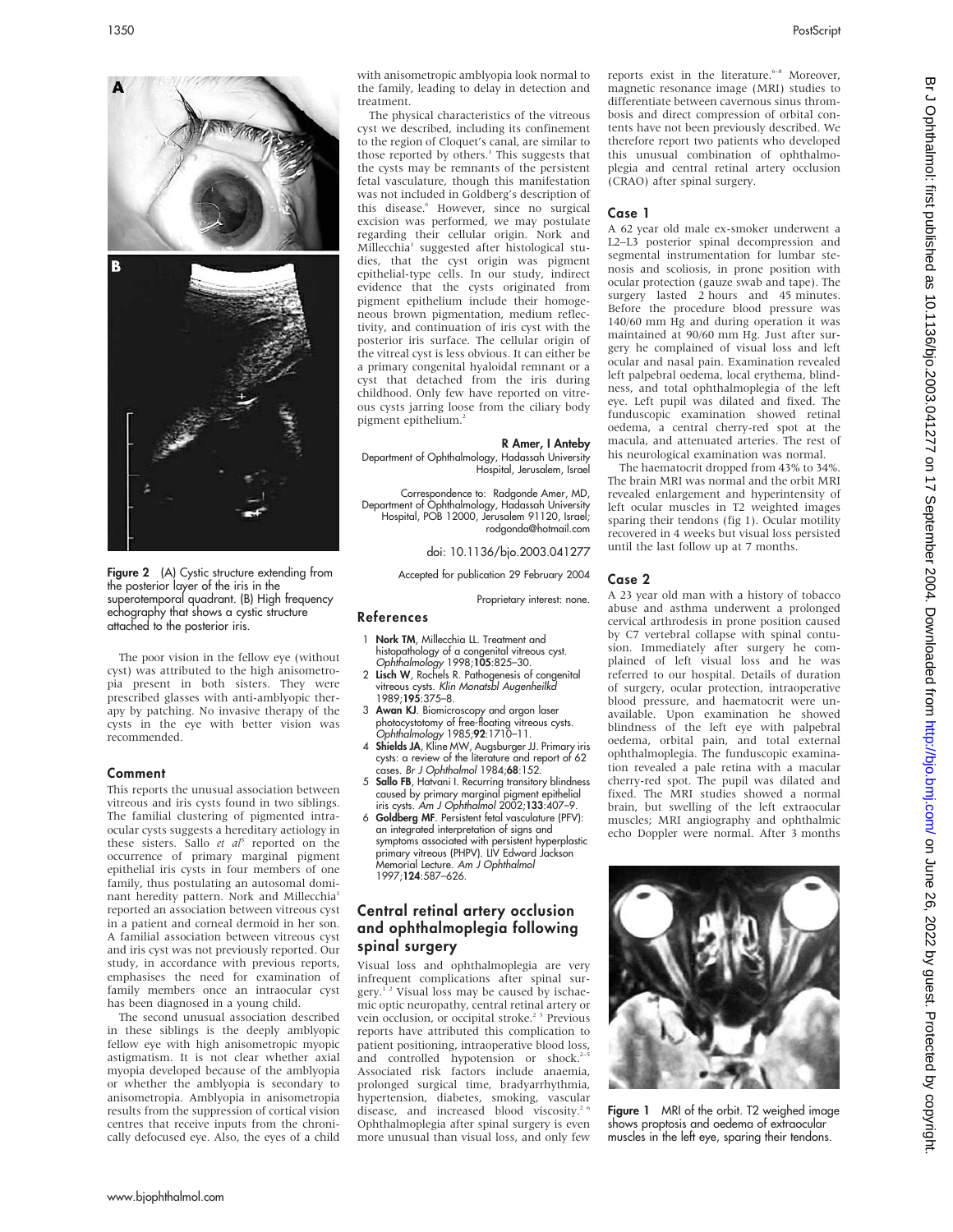| Author                        | Sex/age                                               | Surgery       | Position                                | Instrumentation | Operating<br>time<br>(minutes) | <b>Blood</b> pressure<br>(mm Hg) | <b>CRAO</b> | Ophthalmoplegia |
|-------------------------------|-------------------------------------------------------|---------------|-----------------------------------------|-----------------|--------------------------------|----------------------------------|-------------|-----------------|
| Slocum 1948 <sup>9</sup>      | F/55                                                  | Neurosurgical | Prone                                   | No              | 180                            | 80/60                            | Right       | No              |
| Givner 1950 <sup>4</sup>      | M/late 50s                                            | Abdominal     | Supine                                  | No              | 265                            | Shock                            | Right       | No              |
|                               | F/33                                                  | Abdominal     | Supine                                  | No              | 85                             | Mild shock                       | Right       | <b>No</b>       |
|                               | F/37                                                  | Abdominal     | Supine                                  | No              | 90                             | Shock                            | Left        | <b>No</b>       |
|                               | F/40                                                  | Abdominal     | Supine                                  | No              | Unknown                        | Unknown                          | Right       | <b>No</b>       |
| Gillan 1953 <sup>5</sup>      | M/26                                                  | Abdominal     | Supine                                  | No              | At least 100                   | Systolic 70                      | Left        | <b>No</b>       |
|                               | F/48                                                  | Abdominal     | Supine                                  | No              | At least 140                   | Systolic 55                      | Left        | <b>No</b>       |
| Hollenhorst 1954 <sup>8</sup> | M/48                                                  | Spine         | Prone                                   | No              | 120                            | Normal                           | Left        | <b>No</b>       |
|                               | M/29                                                  | Neurosurgical | Sitting                                 | No              | 120                            | Normal                           | Left        | <b>No</b>       |
|                               | M/65                                                  | Spine         | Prone                                   | No              | 120                            | Normal                           | Left        | <b>No</b>       |
|                               | M/50                                                  | Spine         | Prone                                   | No              | 180                            | 90/60                            | Left        | Yes             |
|                               | M/39                                                  | Spine         | Prone                                   | No              | 180                            | Normal                           | Left        | Yes             |
|                               | F/36<br>No<br>240<br>Normal<br>Neurosurgical<br>Prone |               | Left                                    | Yes             |                                |                                  |             |                 |
|                               | M/50                                                  | Spine         | Upright<br>Right<br>No<br>240<br>Normal | Yes             |                                |                                  |             |                 |
|                               | M/29                                                  | Neurosurgical | Prone                                   | No              | 360                            | 92/55                            | Left        | Yes             |
| Bradish 1987 <sup>10</sup>    | F/12                                                  | Spine         | Prone                                   | Yes             | 180                            | Systolic 50                      | Left        | No              |
| West $1990^7$                 | F/50                                                  | Spine         | Prone                                   | Yes             | 270                            | Systolic 70-90                   | Left        | Yes             |
| Wolfe 1992 <sup>6</sup>       | F/28                                                  | Spine         | Prone                                   | Yes             | 135                            | 90/60                            | Right       | Yes             |
| Grossman 1993 <sup>13</sup>   | F/12                                                  | Spine         | Prone                                   | Yes             | 360                            | Mean 70-80                       | Right       | <b>No</b>       |
| Halfon 2004                   | M/62                                                  | Spine         | Prone                                   | Yes             | 165                            | 140/60-90/60                     | Left        | Yes             |
|                               | M/23                                                  | Spine         | Prone                                   | Yes             | Unknown                        | Unknown                          | Left        | Yes             |

vision did not recover but ocular motility partially improved.

#### Comment

Our two patients developed complete ophthalmoplegia and CRAO after spinal surgery. Intraoperative ocular protection was used at least in the first patient. Common features included prone position and postoperative signs of orbital swelling. Imaging studies revealed signs of oedema in extraocular muscles sparing their tendons. To our knowledge, extraocular muscles abnormalities in MRI have not been previously reported. Ophthalmoplegia partially improved in one patient and fully recovered in the other within a few weeks, but visual loss persisted in both cases.

Stevens et al,<sup>2</sup> in a retrospective review of 3450 spinal surgeries, identified seven patients (incidence 0.2%) with visual loss caused by ischaemic optic neuropathy, occipital infarction, or central retinal vein occlusion, but neither presented with CRAO or extraocular muscle abnormalities.

Only few patients with CRAO following surgery have been previously described in the English literature (table 1). Moreover, Little<sup>1</sup> analysed 27 930 cases of controlled hypotension anaesthesia and found only three cases of CRAO. No details of surgical positioning or procedure were given. Since the original report of Slocum et al,<sup>9</sup> it has been emphasised that CRAO may be the result of extrinsic ocular pressure caused by head rest or anaesthetic mask malposition in the presence of hypotension, shock, and prolonged anaesthesia. $4<sup>5</sup>$ 

Ophthalmoplegia related to spinal surgery is also an exceptional complication. West  $et$   $al^7$  described a patient who developed unilateral total external ophthalmoplegia and unilateral visual loss following scoliosis surgery. An orbit computed tomography scan performed 1 week later showed left proptosis and swelling of the left medial rectus and ruled out cavernous sinus thrombosis. The authors suggested that perioperative ocular compression might be the cause. Wolfe et  $al<sup>6</sup>$ reported a young woman who suffered a right CRAO after an instrumented spinal surgery. Postoperatively, the patient had blindness, moderate ptosis, restriction of the extraocular movements, and paraesthesias in the supraorbital region of the same eye. A CT scan of the brain and orbits showed only mild oedema of the right optic nerve. Ocular motility improved but the visual loss did not. Although prognosis is usually very poor, a recent patient described in Japan was treated successfully with urokinase and PGE1, stellate ganglion block, and hyperbaric oxygen therapy.<sup>1</sup>

Hollenhorst et  $al^8$  reported eight cases of unilateral visual loss after inadvertent orbital pressure during general anaesthesia for neurosurgical procedures. The most severe cases had proptosis, ptosis, and paralysis of extraocular musculature with no recovery. Moreover, they provoked visual loss and ophthalmoplegia by orbital compression for 60 minutes in seven rhesus monkeys, in the setting of hypovolaemia and hypotension. They proposed that partial or complete collapse of the arterial and venous channels of the orbit, occurred as a result of a tamponade action of the ocular contents. When the external pressure is released, the ischaemic vascular channels dilate and there is a transudation of fluid through the permeable walls into the tissue spaces. This results in orbital oedema, proptosis, paresis of ocular movement, and massive oedema of the retina. Based on findings from this animal model, it is likely that external pressure during the surgical procedure induces occlusion of the arterial and venous orbital vessels. The increased MRI signal in extraocular muscles is probably the expression of postischaemic oedema facilitated by the richer vascular supply and the more prominent extravascular space characteristic of these muscles.12 Reversibility of ophthalmoplegia will probably depend on the degree of ischaemia suffered by both the extraocular muscles and the III, IV, and VI cranial nerves.

CRAO and ophthalmoplegia are unusual, but severe, complications after spinal surgery. Postoperative signs of orbital swelling, only in the affected eyes, were clear evidence of intraoperative compression in our patients.

The increase in intraorbital pressure associated with hypotension, shock, anaemia, prolonged operative time, and bradyarrhythmia are considered to be the main risk factors for developing CRAO and ophthalmoplegia. Adequate eye protection during surgery, and meticulous attention to keep the eyes free from pressure, can reduce the risk of these potentially avoidable serious complications.

#### Acknowledgement

We thank Dr John Stewart for his critical reading of the manuscript.

#### M J Halfon, P Bonardo, S Valiensi, M C Zaffaroni, M M Fernandez Pardal, D Ribero Ayerza, R Ebner, P Anderson, R C Reisin

Hospital Britanico, Perdriel 74, Buenos Aires C1280AEB, Argentina

Correspondence to: Dr Mario J Halfon, Hospital Britanico, Perdriel 74, Buenos Aires C1280AEB, Argentina; mjhalfon@yahoo.com

doi: 10.1136/bjo.2003.039651

Accepted for publication 14 February 2004

#### References

- 1 Little DM. Induced hypotension during anesthesia and surgery. Anesthesiology 1955;**16**:320–32.<br>2 **Stevens WR**, Glazer PA, Kelley SD, *et al.*
- Ophthalmic complications after spinal surgery. Spine 1997;12:1319–24.
- 3 Myers MA, Hamilton SR, Bogosian AJ, et al. Visual loss as a complication of spine surgery: a review of 37 cases. Spine 1997;12:1325–9.
- 4 Givner I, Jaffe N. Occlusion of the central retinal artery following anesthesia. Arch Ophthalmol<br>1950;**43**:197–201.
- 5 Gillan JG. Two cases of unilateral blindness tollowing anesthesia with vascular hypotension.<br>*Can Med Assoc J* 1953;**69**:294–6.
- 6 Wolfe SW, Lospinuso MF, Burke SW. Unilateral blindness as a complication of patient positioning for spinal surgery. A case report. Spine 1992;17:600–5.
- 7 West J, Askin G, Clarke M, et al. Loss of vision in one eye following scoliosis surgery.<br>*Br J Ophthalmol* 1990;**74**:243–4.
- 8 Hollenhorst RW, Svien HJ, Benoit CF. Unilateral blindness occurring during anesthesia for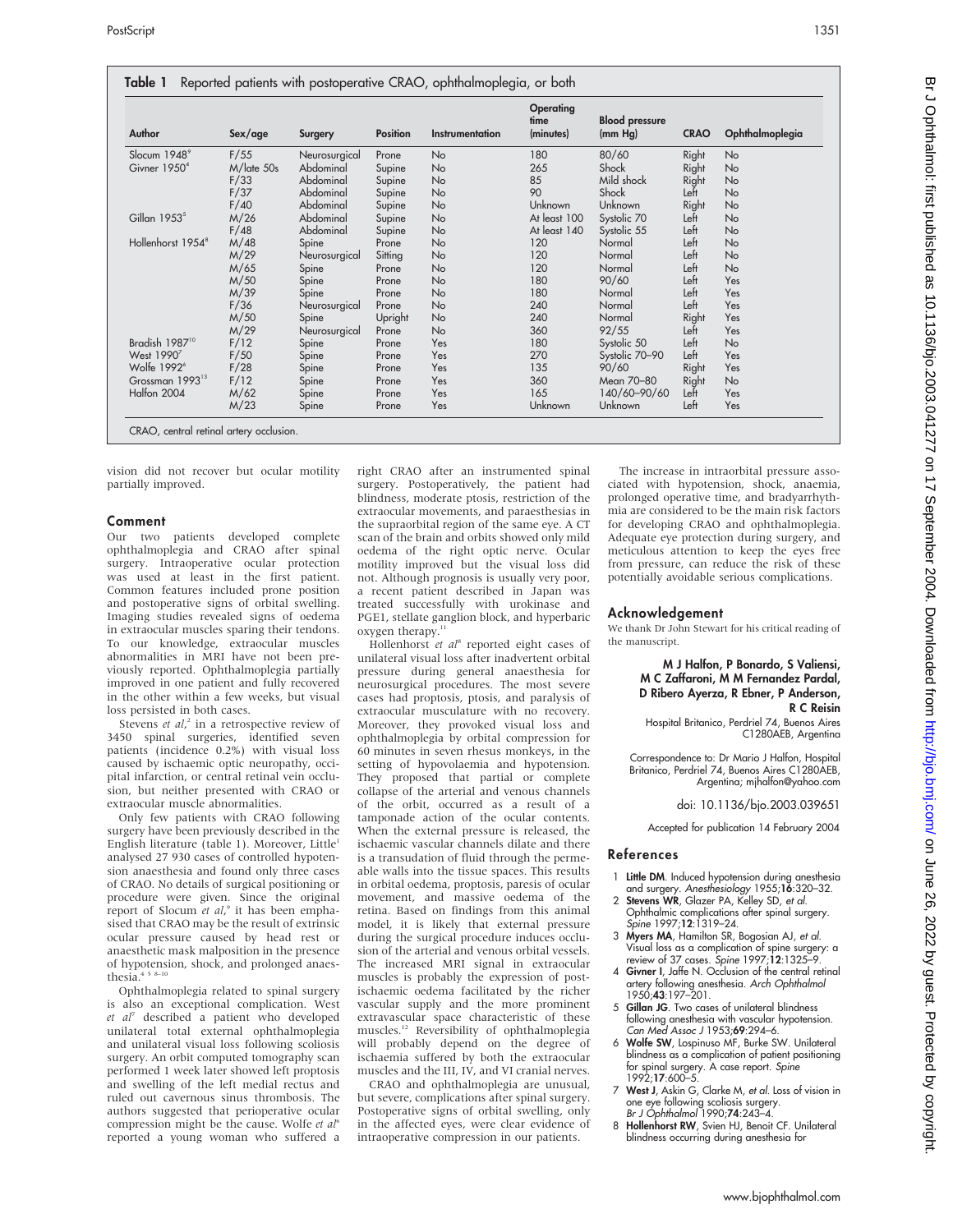neurosurgical operations. Arch Ophthalmol 1954;52:819-30.

- 9 Slocum HC, O'Neal KC, Allen CR. Neurovascular complications from malposition on the operating table. Surg Gynecol Obstet 1948;86:729–34.
- 10 Bradish CF, Flowers M. Central retinal artery occlusion in association with osteogenesis imperfecta. Spine 1987;12:193–4.
- 11 Takeuchi M, Morita K, Nakatsuka H, et al. A case of central retinal artery occlusion after anterior posterior fusion of the lumbar spine. Masui 2001;50:899–901.
- 12 Kaissar BA, Kim JH, Bravo S, et al. Histologic basis for increased extraocular muscle enhancement in gadolinium-enhanced MR
- imaging. Radiology 1991;179:541–2. 13 Grossman W, Ward WT. Central retinal artery occlusion after scoliosis surgery with a horseshoe headrest. Case report and literature review. Spine 1993;18:1226–8.

# MAILBOX

## Prophylaxis of ophthalmia neonatorum

I read with great interest the article by Isenberg et  $al<sup>1</sup>$ . The authors deserve to be commended for their pioneering interest in childhood blindness. There are certain points that I would like to clarify and supplement with regard to their study.

(1) The authors have mentioned that only babies born by a vaginal delivery were studied, since the eyes of babies delivered by caesarean section were previously proved to be nearly always sterile. This would result in a gross underestimation of the incidence of ophthalmia neonatorum in this study, for the following reason.

By convention, ophthalmia neonatorum is defined as conjunctivitis arising within 1 month after birth. Hence, some of these conjunctival infections could originate from sources other than the maternal vaginal and cervical flora. In fact, some cases of ophthalmia neonatorum, especially those caused by Staphylococcus aureus, could have originated at home, as previously reported by the authors themselves. In the same study, no significant difference in the frequency or type of infection was seen among the infants delivered vaginally or by caesarean section.<sup>2</sup>

Other authors, too have made similar observations. Krohn et  $al<sup>3</sup>$  have found some cases of ophthalmia neonatorum to have been acquired from the infants' nasopharyngeal passages or from their care givers after birth. Verma et al,<sup>4</sup> in a prospective study from India, found no correlation between the microbiology of the conjunctival swabs of the infected eyes (Staph aureus was the commonest isolate) and the vaginal and cervical swabs of the mothers (Escherichia coli was the commonest isolate). They concluded that most of the cases of ophthalmia neonatorum were acquired postnatally. In the light of these previously reported studies, I feel that exclusion of cases that were delivered by caesarean section was not warranted and weakens the power of this study. The efficacy of the second drop of povidone-iodine was not tested on a significant proportion of the cases of ophthalmia neonatorum (those cases affecting the babies delivered by caesarean section).

(2) It would be relevant to note the percentage of ophthalmia neonatorum cases with neonatal dacryocystitis due to congenital nasolacrimal duct obstruction in this series. Such cases obviously would not have benefited from a second drop of povidoneiodine.

(3) The Indian study by Verma et  $al^4$  found a seasonal incidence of ophthalmia neonatorum with two peaks: in February and May-June, in most probability as a result of the monsoon and the hot tropical climate with the attendant eye seeking flies. It would be interesting to know whether any such seasonal variation was noted in this study, which was carried out in Kenya, a country with a hot tropical climate, like India. If so, the efficacy of the second drop could be investigated again during such peaks.

#### V Vedantham

Correspondence to: Vasumathy Vedantham, Retina-Vitreous Service, Aravind Eye Hospital and Postgraduate Institute of Ophthalmology, 1 Anna Nagar, Madurai - 625 020, Tamilnadu, India; drvasumathy@yahoo.com

doi: 10.1136/bjo.2004.042846

Accepted for publication 22 January 2004

## References

- 1 Isenberg SJ, Apt L, Signore MD, et al. A double application approach to ophthalmia neonatorum<br>2 prophylaxis. *Br J Ophthalmol* 2003;**87**:1449–52.<br>2 **Isenberg SJ**, Apt L, Wood M. A controlled trial of
- povidone-iodine as prophylaxis against ophthalmia neonatorum. N Engl J Med 1995;332:562–6.
- 3 Krohn MA, Hillier SL, Bell TA, et al. The bacterial etiology of conjunctivitis in early infancy. Am J Epidemiol 1993;138:326–32.
- 4 Verma M, Chhatwal J, Vareghese PV. Neonatal conjunctivitis: a profile. *Indian Pediatr*<br>1994;**31**:1357–61.

## Authors' reply

We greatly appreciate the inquiry of Dr Vendantham and are happy to reply to his questions.

While he is correct regarding the definition of ophthalmia neonatorum including all infections acquired by an infant during the first 30 days of life, for the purposes of our study, $1$  we were primarily interested in those cases resulting from neonatal exposure in the birth canal. This source of ophthalmia neonatorum is the one that would be influenced mainly by a second drop of povidone-iodine placed later on the day of birth. Infections postnatally that Dr Vendantham listed as arising, while technically still within the definition of ''ophthalmia neonatorum,'' would not be impacted by this second drop and therefore would not be directly affected by this study. Indeed, Dr Vendantham's interest in neonatal dacryocystitis would also fall within the same question since the reflux from the tear duct causing this infection generally does not arise until well after the first day of life.

The proportion of ophthalmia neonatorum cases acquired postnatally compared with those acquired during the birth process probably differs by country. The difference predominant causative organisms (Staphylococcus aureus and Enterococcus in the former situation as in India<sup>2</sup>  $\nu$  chlamydia and gonococcus in the latter) probably reflects the origin of the infection. Historically, in Kenya a high proportion of the infections probably arose from the birth process as reflected in the type of infecting organism. Thus, our Kenyan study, was primarily directed towards those infections acquired during birth.

The fact that ophthalmia neonatorum in some countries seems to peak in certain seasons and not in others should cause increased vigilance for this disorder in those countries. Our study, however, encompassed more than one full year of births in Kikuyu, Kenya. Therefore, the study included both the peaks and troughs of the incidence of ophthalmia neonatorum.

We thank Dr Vendantham for his interest and hope that in many countries, including India, ophthalmia neonatorum prophylaxis will either continue unabated or be initiated preferentially with the use of povidoneiodine.

#### S J Isenberg, L Apt

UCLA School of Medicine, Harbor-UCLA Medical Center, 1000 W Carson Street, Box 6, Torrance, CA 90509, USA

Correspondence to: S J Isenberg, UCLA School of Medicine, Harbor-UCLA Medical Center, 1000 W Carson Street, Box 6, Torrance, CA 90509, USA; isenberg@ucla.edu

doi: 10.1136/bjo.2004.045096

Accepted for publication 19 February 2004

#### References

- 1 **Isenberg SJ**, Apt L, Del Signore M, et al. A double application approach to ophthalmia neonatorum prophylaxis. Br J Ophthalmol 2003;87:1449–52.
- 2 Verma M, Chhatwal J, Vareghese PV. Neonatal conjunctivitis: a profile. Indian Pediatr 1994;31:1357–61.

## Retinectomy for intractable glaucoma

We read with interest the article by Joussen et al on the long term results of retinectomy for the treatment of intractable glaucoma.<sup>1</sup> We congratulate the authors for studying this innovative method for the management of refractory glaucoma with a long follow up of 5 years.

The high incidence of complications in the study, however, has aroused our concern as only 15.9% of patients completed the study uneventfully. Further vitreoretinal surgeries were required in 47.7% because of retinal complications. Moreover, the incidence of hypotony, phthisis, and enucleation was 25%, 20%, and 16% respectively and these figures are higher compared with other treatments such as glaucoma implants and cyclodiode. We have previously studied the use of the Ahmed valve implant for complicated glaucoma and hypotony, phthisis, and enucleation occurred in 10.8%, 3.1%, and 1.5%, respectively. $^{2}$  A recent study on the management of refractory glaucoma by cyclodiode similarly found a lower rate of hypotony and phthisis of 9.5% and 5.3% respectively.<sup>3</sup> The high complication rates in the study by Joussen et al may be because of the negative case selection with a high incidence of aphakic (30%) and infantile and juvenile glaucoma (7%). A further controlled study comparing retinectomy with other treatments may therefore be warranted.

In this evidence based era, emphasis should be placed on outcomes which are ''patient oriented evidence that matters'' (POEMs).4 It was stated by the authors that the main intentions of the surgery were to relieve pain and to preserve the eye without discomfort. Unfortunately, these POEMs were not included in the final outcome measures. Instead, success was determined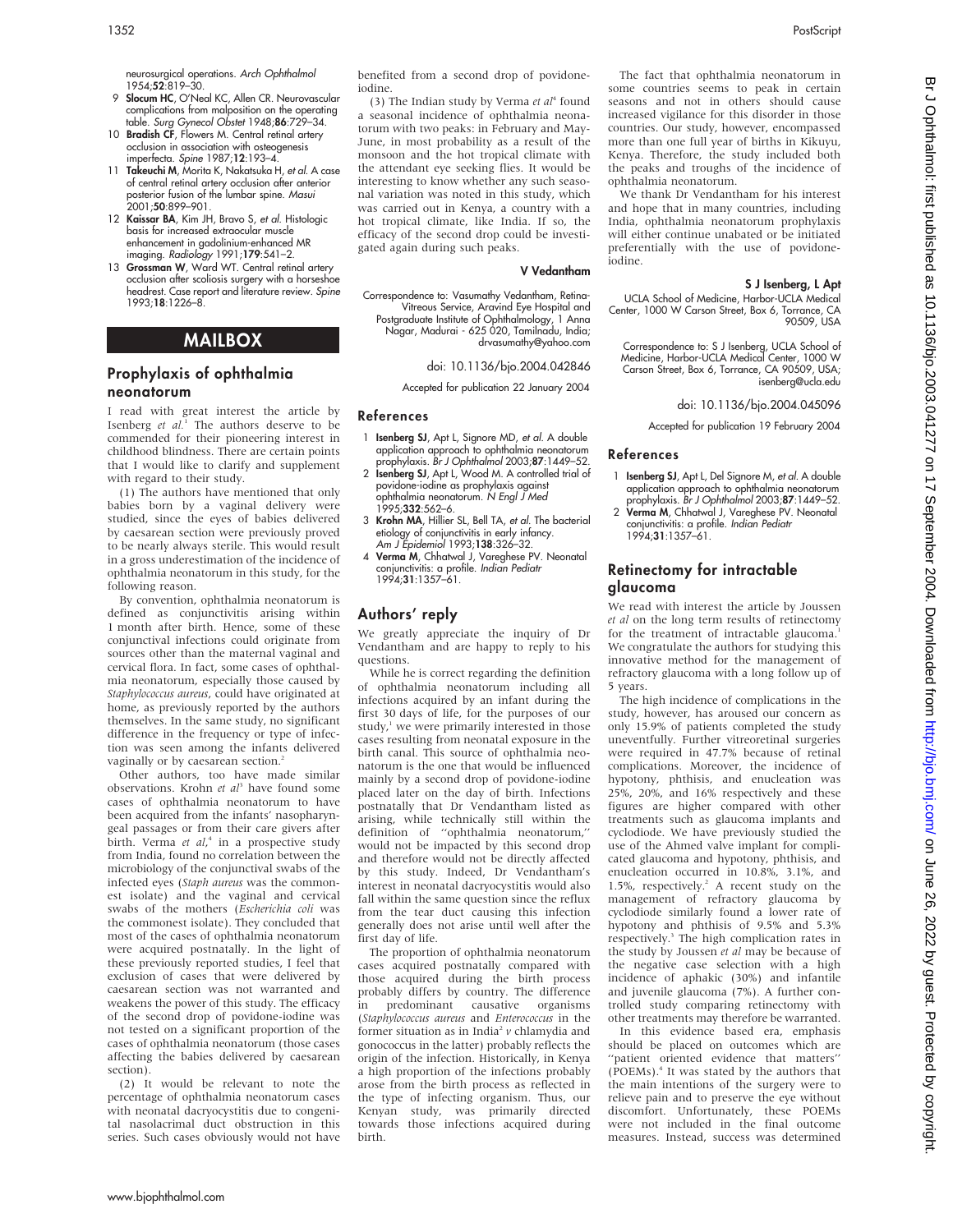by ''disease oriented evidence'' (DOE) like intraocular pressure and retinal attachment, which are surrogate outcomes.<sup>5</sup> These DOEs may not correlate well with the patients' symptoms and it would be valuable if the authors can include the level of pain and discomfort as other outcome measures for the study.

> V W Y Wong, T Y Y Lai, D S C Lam Hong Kong Eye Hospital, 147K Argyle Street, Kowloon, Hong Kong

Correspondence to: Dr Timothy Y Y Lai, Hong Kong Eye Hospital, 147K Argyle Street, Kowloon, Hong Kong; tyylai@netvigator.com

doi: 10.1136/bjo.2004.042820

Accepted for publication 22 January 2004

## References

- 1 Joussen AM, Walter P, Jonescu-Cuypers CP, et al. Retinectomy for treatment of intractable glaucoma: long term results. Br J Ophthalmol 2003;87:1094–103.
- 2 Lai JS, Poon AS, Chua JK, et al. Efficacy and safety of the Ahmed glaucoma valve implant in Chinese eyes with complicated glaucoma. Br J Ophthalmol 2000;84:718–21.
- 3 Murphy CC, Burnett CA, Spry PG, et al. A two centre study of the dose-response relation for transscleral diode laser cyclophotocoagulation in<br>refractory glaucoma. Br J Ophthalmol 2003;87:1252–7.
- 4 Shaughnessy AF, Slawson DC, Bennett JH. Becoming an information master: a guidebook to the medical information jungle. J Fam Pract 1994;39:489–99.
- 5 Temple R. Are surrogate markers adequate to assess cardiovascular disease drugs? JAMA 1999;282:790–5.

## Blue light and the circadian clock

Drs Mainster and Sparrow have provided an excellent perspective on the relative merits and difficulties of extending intraocular lens (IOL) absorption into the blue portion of the spectrum.<sup>1</sup>

However, they have not considered an unintentional consequence of blockage of the blue portion of the spectrum—reducing the activity of intrinsically photosensitive retinal ganglion cells.<sup>2 3</sup> These cells subserve several non-visual ocular photoreceptive tasks, most prominently the entrainment of the circadian clock to external light-dark cycles.4 Pupillary light responses in mice are also at least partially controlled by this system, which appears to use a novel opsin (melanopsin)5 6 and possibly also a flavoprotein (cryptochrome)<sup>78</sup> as photopigments.

Experiments in mice have suggested that the action spectrum for these photopigments peak in the blue, at approximately 480 nm, but with substantial sensitivity to blue light to 430 nm.<sup>9</sup> This system appears to be functional in humans as documented by the action spectrum for light suppression of the pineal hormone, melatonin.<sup>10</sup>

The clinical importance of these photoreceptors is presently unknown, although it appears that loss of retinal ganglion cells predisposes children and young adults to disorders of sleep timing that outer retinal disease does not.<sup>12</sup> While, as the authors note, there may be substantial benefit in blocking blue light phototoxicity, particularly for patients with pre-existing outer retinal degeneration, these lenses may have unintended consequences with respect to the

timing of sleep and wakefulness or levels of certain neurohormones.

#### R N Van Gelder

Washington University Medical School, Campus Box 8096, 660 S Euclid Avenue, St Louis, MO 63110, USA; vangelder@vision.wustl.edu

doi: 10.1136/bjo.2004.042861

Accepted for publication 22 January 2004 Accepted for publication 19 February 2004

#### References

- 1 Mainster MA, Sparrow JR. How much blue light should an IOL transmit? Br J Ophthalmol 2003;87:1523–9.
- Berson DM. Strange vision: ganglion cells as circadian photoreceptors. Trends Neurosci 2003;26:314–20.
- 3 Berson DM, Dunn FA, Takao M. Phototransduction by retinal ganglion cells that set<br>the circadian clock. *Science* 2002;**295**:1070–3.
- 4 Freedman MS, Lucas RJ, Soni B, et al. Regulation of mammalian circadian behavior by non-rod, non-cone, ocular photoreceptors. Science 1999;284:502–4.
- 5 Panda S, Provencio I, Tu DC, et al. Melanopsin is required for non-image-forming photic responses<br>in blind mice. *Science* 2003;**301**:525–7.
- 6 Hattar S, Lucas RJ, Mrosovsky N, et al. Melanopsin and rod-cone photoreceptive systems account for all major accessory visual functions in mice. Nature 2003;424:75-81
- 7 Van Gelder RN, Wee R, Lee JA, et al. Reduced pupillary light responses in mice lacking cryptochromes. Science 2003;299:222.
- 8 Selby CP, Thompson C, Schmitz TM, et al. Functional redundancy of cryptochromes and classical photoreceptors for nonvisual ocular photoreception in mice. Proc Natl Acad Sci USA 2000;97:14697–702.
- 9 Lucas RJ, Douglas RH, Foster RG. Characterization of an ocular photopigment capable of driving pupillary constriction in mice. Nat Neurosci 2001;4:621–6.
- 10 **Brainard GC**, Hanifin JP, Greeson JM, et al. Action spectrum for melatonin regulation in humans: evidence for a novel circadian photoreceptor. J Neurosci 2001;21:6405–12.
- 11 Thapan K, Arendt J, Skene DJ. An action spectrum for melatonin suppression: evidence for a novel non-rod, non-cone photoreceptor system in humans. J Physiol (Lond) 2001;535:261–7.
- 12 Wee R, Van Gelder RN. Sleep disturbances in young subjects with visual dysfunction. Ophthalmology (in press).

## Author's reply

I appreciate Van Gelder's thoughtful comments regarding the potential consequences of a ultraviolet + blue light absorbing intraocular lens (IOL) on circadian rhythmicity. I agree that the clinical importance of retinal ganglion photoreceptors is currently unknown and that decreasing the amount of blue light reaching them might affect their function. Conversely, if photosensitive ganglia respond to circadian changes in their blue light exposure rather than just the magnitude of that exposure, a ultraviolet + blue light absorbing IOL may not impair ganglion function.

Van Gelder re-emphasises our finding that IOL chromophore selection balances the potential loss of useful visual function against a reduction in the risk of acute ultraviolet-blue phototoxicity. Our paper did not state, however, that ultraviolet + blue absorbing IOLs were desirable for people with outer retinal degeneration. Indeed, blue light is more important in scotopic than photopic vision. Individuals with age related macular degeneration have greater night-time visual problems than their peers without it, and these scotopic problems may be exacerbated

if a significant amount of blue light is blocked by an IOL.

#### M A Mainster

University of Kansas Medical School, 3901 Rainbow Boulevard, MS3009, Kansas City, KS 66160-7379, USA; mmainste@kumc.edu

doi: 10.1136/bjo.2004.045120

## Modification of classification of ocular chemical injuries

A recent paper by Kobayashi and co-workers<sup>1</sup> on temporary amniotic membrane patching for acute chemical burns highlights the difficulty in the consistent classification of this type of injury.

Roper-Hall's classification of acute chemical injuries to the eye is based on the original classification of Ballen<sup>23</sup> and there is little difference between them. However, in neither classification is the grade based on the most severe sign. This immediately leads to the problem of trying to classify an eye having, for example, corneal signs of one grade and conjunctival signs of another. There is also difficulty in grading the conjunctival and limbal injuries.

Dua et al<sup>4</sup> recognised the problem of assessing limbal stem cell damage and proposed a quasi-analogue scale in order to incorporate intergrade variations. They suggested using limbal fluorescein staining as a marker of limbal stem cell damage. However, their grading scheme is complex and departs significantly from that of Roper-Hall. Although fluorescein staining is a useful sign, it does not necessarily imply limbal stem cell damage or failure and has not been shown to be a better index of limbal damage than perilimbal ischaemia. Importantly, it is also becoming apparent, that both the fornices and mucocutaneous junction of the conjunctiva are important for conjunctival regeneration.5–7 In fact, Roper Hall stressed the importance of involvement of contiguous areas of the conjunctiva, which may lead to symblepharon formation.4

Although there are limitations with Roper-Hall's classification, it is simple and remains popular. Rather than replace Roper-Hall's and Ballen's classification,<sup>23</sup> we suggest a modification, which addresses some of the issues raised and makes the classification more robust.

One of the questions that needs to be answered is whether to base the grade of injury upon the most severe sign or on a combination of ocular surface signs. A combination of signs using three parameters (cornea, limbus, and conjunctiva), each with three levels requires 27 possible combinations to avoid crossover. To avoid this complexity and without evidence to indicate a difference in prognosis, it would seem reasonable therefore to base the grade of injury on the most severe sign.

Although limbal ischaemia does not necessarily imply limbal stem cell failure, it remains to be shown that it is less indicative than fluorescein limbal staining of limbal damage. We propose therefore to continue to use limbal ischaemia in the grading of injury.

With regard to conjunctival involvement, in order to be able to include the total area of involvement, we suggest dividing the conjunctival surface into bulbar and tarsal areas, as is natural. The bulbar and tarsal conjunctiva comprise approximately two thirds and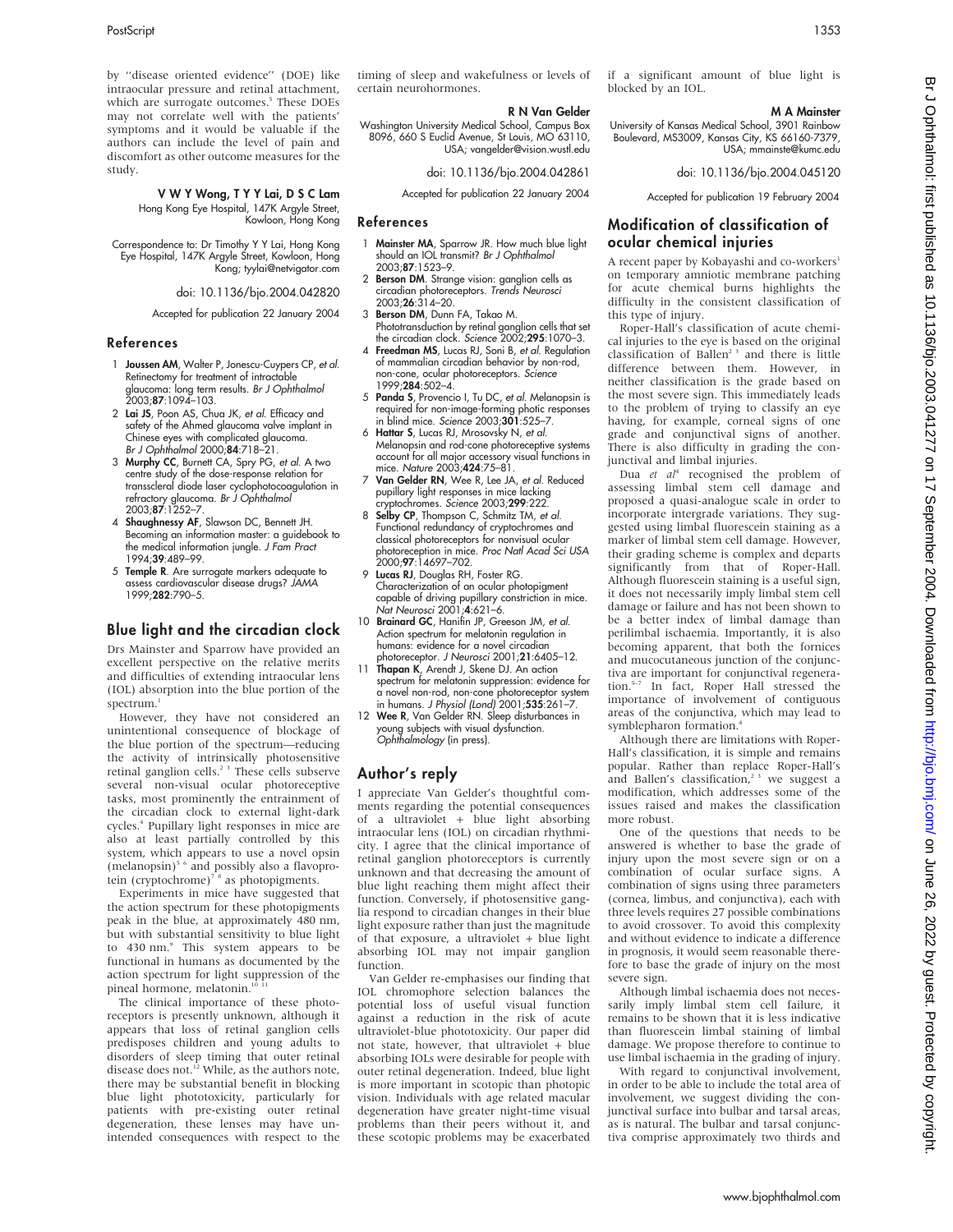

Figure 1 Estimation of conjunctival injury. For example,  $1/6th+1/6th = 1/3rd$ .

one third of the total conjunctival surface respectively. Using conjunctival fluorescein staining as an indicator of the extent of conjunctival damage, the area of involvement can be based on the fraction of the third involved, limiting any division into not less than sixths—that is, the tarsal surfaces together comprise a third of conjunctiva (see fig 1). This includes the issue that a vertical distribution of conjunctival injury is as important as a horizontal distribution.

Corneal involvement in terms of prognosis remains an area of difficulty. Although it may be assumed that limbal and conjunctival damage implies a worse prognosis than isolated corneal damage, this has yet to be shown. In addition, a severe chemical injury involving the cornea but not the limbus, or vice versa, would be expected to be an uncommon event. We therefore propose to retain the degree of corneal damage (as proposed by Roper-Hall<sup>2</sup> and Ballen<sup>3</sup>) in grading of the injury (see table 1).

Thus, grade I is identified by any isolated corneal epithelial injury. Grade II includes limbal or conjunctival involvement, but involves less than one third of the area involved. Grade III includes either a hazy cornea, defined as obscurity of the iris or pupil details (as per Roper-Hall's and Ballen's original descriptions), and/or greater than one third of limbal or conjunctival damage. With the advent of recent surgical techniques such as amniotic membrane transplants and limbal allografts, the prognosis of more severe ocular chemical injuries previously classified as Roper-Hall grade IV have improved and no longer carry a uniformly poor prognosis.<sup>2</sup> Therefore, we reason that these cases can be included in grade III of our proposed classification.

In conclusion, in the absence of good evidence for re-classifying ocular surface injuries, it would seem reasonable to keep

to the Roper-Hall/Ballen classification and to move it forward by addressing the weaknesses of that system. We hope that the proposed grading system improves the consistency with which chemical injuries are reported in the literature, serves as a basis for controlled comparative evaluation of modern treatment, and stimulates further work in this area.

#### S Harun, S Srinivasan, K Hollingworth, M Batterbury, S Kaye

8z Link, Royal Liverpool University Hospital, Prescot Strreet, Liverpool L7 8XP, UK

Correspondence to: Mr Shabbir Harun, 8z Link, Royal Liverpool University Hospital, Prescot Street, Liverpool L7 8XP, UK; harun@doctors.org.uk

doi: 10.1136/bjo.2004.046797

Accepted 15 March 2004

#### References

- 1 Kobayashi A, Shirao Y, Yoshita T, et al. Temporary amniotic membrane patching for acute chemical burns. Eye 2003;17:149–58.
- 2 Roper-Hall MJ. Themal and chemical burns. Trans Ophthalmol Soc UK 1965;85:631–53.
- 3 Ballen PH, Hemstead NY. Treatment of chemical burns of the eye. *Eye, Ear, Nose and Throat*<br>Monthly 1964;**43**:57–61.
- 4 Dua HS, King AJ, Joseph A. A new classification of ocular surface burns. Br J Ophthalmol 2001;85:1379–83.
- Wirtschafter JD. Ketcham JM, Weinstock RJ, et al. Mucocutaneous junction as the major source of replacement palpebral conjunctival epithelial<br>cells. *Invest Ophthalmol Vis Sci* 1999;40:3138–46.
- 6 Wei ZG, Wu RL, Lavkar RM, et al. In vitro growth and differentiation of rabbit bulbar, fornix and palpebral conjunctival epithelia. Implications on conjunctival epithelial transdifferentiation and stem cells. Invest Ophthalmol Vis Sci 1993;34:1814–28.
- 7 Brodovsky SC, McCarty CA, Snibson G, et al. Management of alkali burns: an 11 year retrospective review. Ophthalmology 2000;107:1829-35.

## Author's response

The response by Harun et al is to be commended in so far as it highlights the problems with the current Roper-Hall classification system and the difficulties it poses in evaluating outcome and efficacy of treatments in ocular surface burns. As a proposed modification, however, it is a retrograde step.

The three major issues with the Roper-Hall<sup>1</sup> classification were that it lumped all injuries with 50% or more of limbal involvement into one category, did not take into account conjunctival involvement in the actual classification, and placed undue emphasis on the degree of corneal haze.

The proposed modification by Harun et al goes a step backwards by grouping all injuries with more than 33% limbal involvement into

| Table 1 Modified classification of ocular chemical injuries |                                  |    |                     |           |                             |           |  |
|-------------------------------------------------------------|----------------------------------|----|---------------------|-----------|-----------------------------|-----------|--|
| Grade                                                       | Cornea                           |    | Limbal<br>ischaemia |           | Conjunctival<br>involvement | Prognosis |  |
|                                                             | Clear: epithelial<br>damage only |    | None                |           | None                        | Good      |  |
| II                                                          | Clear: epithelial<br>damage only |    | <1/3                |           | <1/3                        | Good      |  |
| III                                                         | Hazy cornea                      | OR | >1/3                | <b>OR</b> | >1/3                        | Guarded   |  |

one category. The grading of a patient with all 12 clock hours of limbus involvement would then be the same as one with just over 3 clock hours of limbus involvement! The prognosis given to these two patients cannot be the same, given that the Roper-Hall and the Dua, King, and Joseph<sup>2</sup> classifications are prognostic classifications. Furthermore, a patient presenting with less than one third limbus involvement does not necessarily come with less than one third conjunctival involvement, which could be much more. The proposed modification does not allow for such variances, which are frequent. The Dua, King, and Joseph classification has the flexibility to allow for such variables and also to progressively document change both improvement and deterioration, over the acute phase of the injury. The authors rightly point out that the degree of ischaemia does not always correspond to degree of limbal involvement. Yet limbal involvement without ischaemia, in the form of loss of stem cells, can have an equally important impact on prognosis. That is precisely why the Dua, King, and Joseph classification considers limbal involvement (to encompass ischaemia as well) rather than limbal ischaemia alone.

The point about conjunctival involvement is well made in the proposed modification. This does not differ significantly from the Dua, King, and Joseph classification. The latter was the first to take this aspect of burns into account in determining severity and prognosis. The authors mention the importance of tarsal conjunctival involvement. This is a valid though often an impractical consideration. Associated swelling, induration, thickening, shrinkage and the like, of the lids make tarsal conjunctival evaluation impractical if not impossible in some cases, in the immediate post-injury period. It was for this practical consideration that the Dua, King, and Joseph classification included only the extent of bulbar conjunctival involvement in determining the grade. It is interesting to note that the authors disregard limbal fluorescein staining as an indicator of limbal damage (as proposed in the Dua, King, and Joseph classification) but propose fluorescein staining as an indicator of conjunctival damage in evaluating extent of conjunctival damage. This implies that fluorescein staining is appropriate to evaluate both conjunctival epithelial damage and conjunctival ischaemia but not limbal epithelial damage and limbal ischaemia. There is no rationale for this.

Corneal haze can be an indicator of the offending chemical rather than the severity of the insult. It is not uncommon to find a clear and transparent cornea, which is totally denuded of its epithelium, immediately after a chemical injury. This can stay so for a few days before becoming rapidly hazy or opaque, or remain clear and become re-epithelialised. Corneal endothelial damage leading to stromal oedema and haze can occur later in the course of an acute chemical injury. Conversely, a hazy cornea with a resultant scar could do well following a corneal graft procedure if the limbal involvement is minimal. The proposed modification retains corneal haze as a grading parameter and includes a hazy cornea in grade 3 only. There are many chemical injuries, which involve 3–6 clock hours of the limbus (30– 50%) with a clear cornea. These do not fall well in any grade in the proposed new classification and highlight the inherent